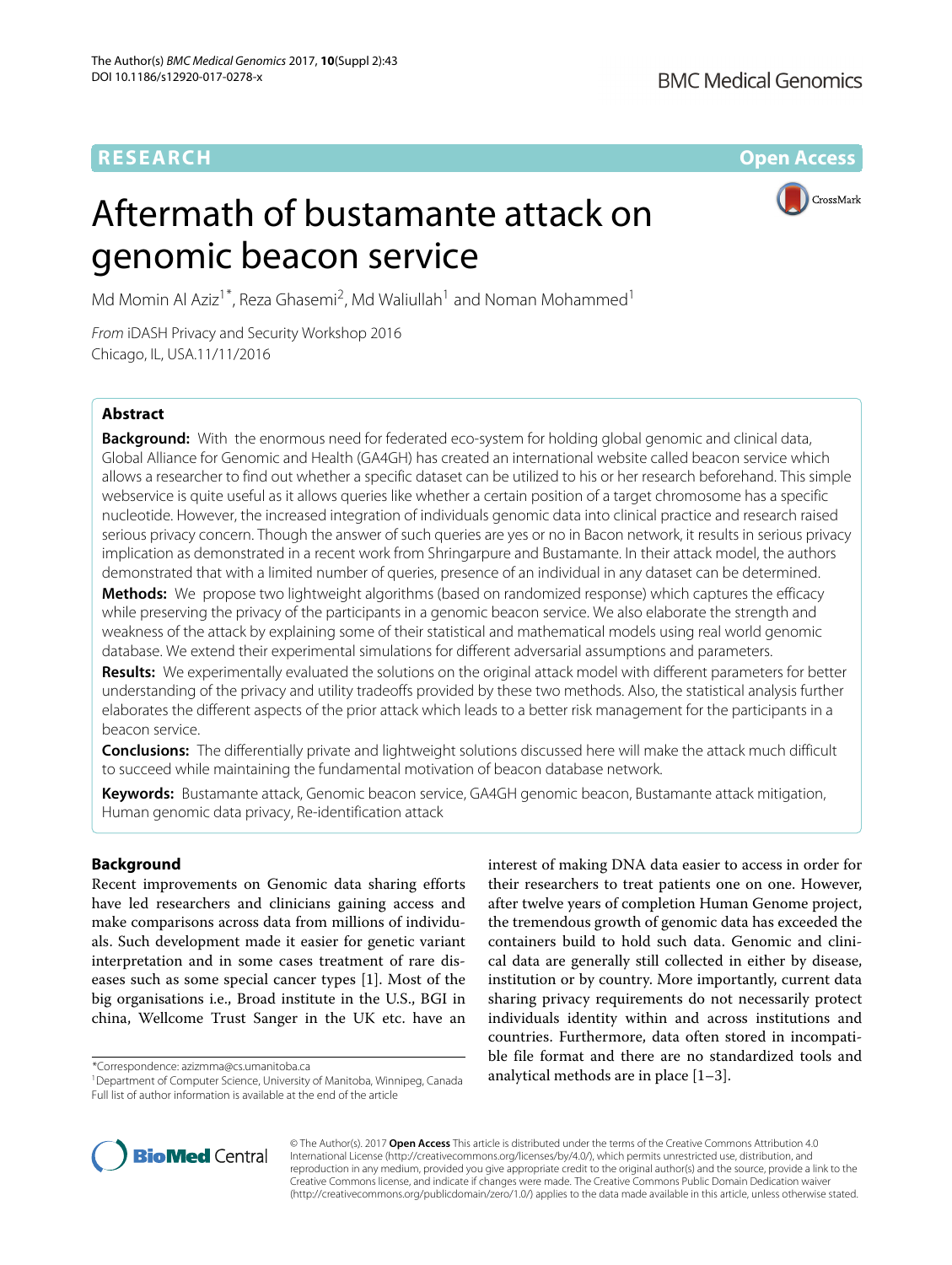With such tremendous needs for global genomic and clinical data repository system, Global Alliance for Genomic and Health (GA4GH) has created a federated data ecosystems called Beacon data network, a way for searching genomic data as simple as World Wide Web. Since the project's launch in the middle of 2015, the beacon network has currently 23 different organizations covering over 250 genomic datasets. The data sets served through beacons can be queried individually or in aggregate via the Beacon Network, a federated search engine [\(http://www.beacon-network.org\)](http://www.beacon-network.org) [\[1\]](#page-10-0). Thus, the Beacon Project aims to simplify data sharing through a web service (beacon) that provides only allele-presence information. Users can query institutional beacons for information about genomic data available at the institution. For example, an individual could ask the beacon web server about a genome that has a specific nucleotide and the beacon would response either yes or no [\[4\]](#page-10-2). By providing only allele-presence information, beacons were assumed safe from attacks that require allele frequencies.

Although the beacon network has set up to share data and protect patient privacy simultaneously, it could potentially leak phenotype and membership information of an individual [\[4\]](#page-10-2). There is currently no cap on the number of queries a user can make in the Beacon database. Recently, Shringarpure and Bustamante showed that anonymous patients whose DNA data is shared via beacon network can be re-identified [\[5\]](#page-10-3). If an attacker has access to victims DNA, s/he can query different beacons to see whether the victim is in the dataset. They further demonstrated that it is possible to infer whether or not the victim is affected by a certain condition or disease [\[5\]](#page-10-3). Therefore, the anonymous beacons are inherently insecure and are open to re-identification attacks. For brevity, we will denote the attack as *Bustamante Attack* through the rest of the paper.

Very recently, some solutions [\[6,](#page-10-4) [7\]](#page-10-5) have been proposed based on different policies around the access of the beacon service. However, these solutions will disrupt the quintessential feature of the proposed beacon service: that is to provide faster access to genomic data and to give open access to the research community. Different access controls are highly necessary for human genomic data access where phenotype or sensitive information about the disease is disclosed. However, the beacon service only provides us aggregate results of yes or no leading the researcher to a decision regarding the dataset's relatedness to his or her research. Therefore, we propose two solutions based on privacy-preserving techniques, which fit well with the beacon service and mitigate the possibility of identifying an individual from the dataset.

In this article, we explain the 'Bustamante Attack' [\[5\]](#page-10-3) on genomic beacon services and propose two privacy preserving solutions. The contributions of this article can be



<span id="page-1-0"></span>summarized in two folds: *a*) understanding the statistical formulations and soundness of the attack, *b*) analyze lightweight privacy preserving solutions to mitigate the attack. The main contributions of our work are as follows:

- We present the statistical and the mathematical model of the attack in a simplified form. This helps us to analyze different and more realistic parameters on the original attack framework to exploit some weakness and justify our solutions accordingly.
- We show the required steps for any data owner to calculate the risk involved in sharing their genomic data in a beacon service.
- We propose two easy to implement and lightweight privacy preserving solutions which ensure the applicability of the beacon service as well as the privacy of the participants.
- We provide extensive experiments over synthetic data (according to [\[5\]](#page-10-3)) to show the privacy-utility evaluation of our proposed methods which will help the development of different privacy preserving techniques on such attack model later on.

# **Beacon service for genomic data**

A beacon is an online web search engine developed by the Global Alliance for Genomic and Health (GA4GH), which provides a way for genomic data owners and research institutes to easily share genomic data while maintaining patients privacy (Fig. [1\)](#page-1-0). It is a genetic mutation sharing platform that allows any user to query an institution's databases to determine whether these databases contain a genetic variant of interest while keeping all other sequence data obscured. A query in this search engine is defined by three parameters: chromosome number, position in that chromosome, and target nucleotide (A/T/G/C). A beacon query answer is either true or false, denoting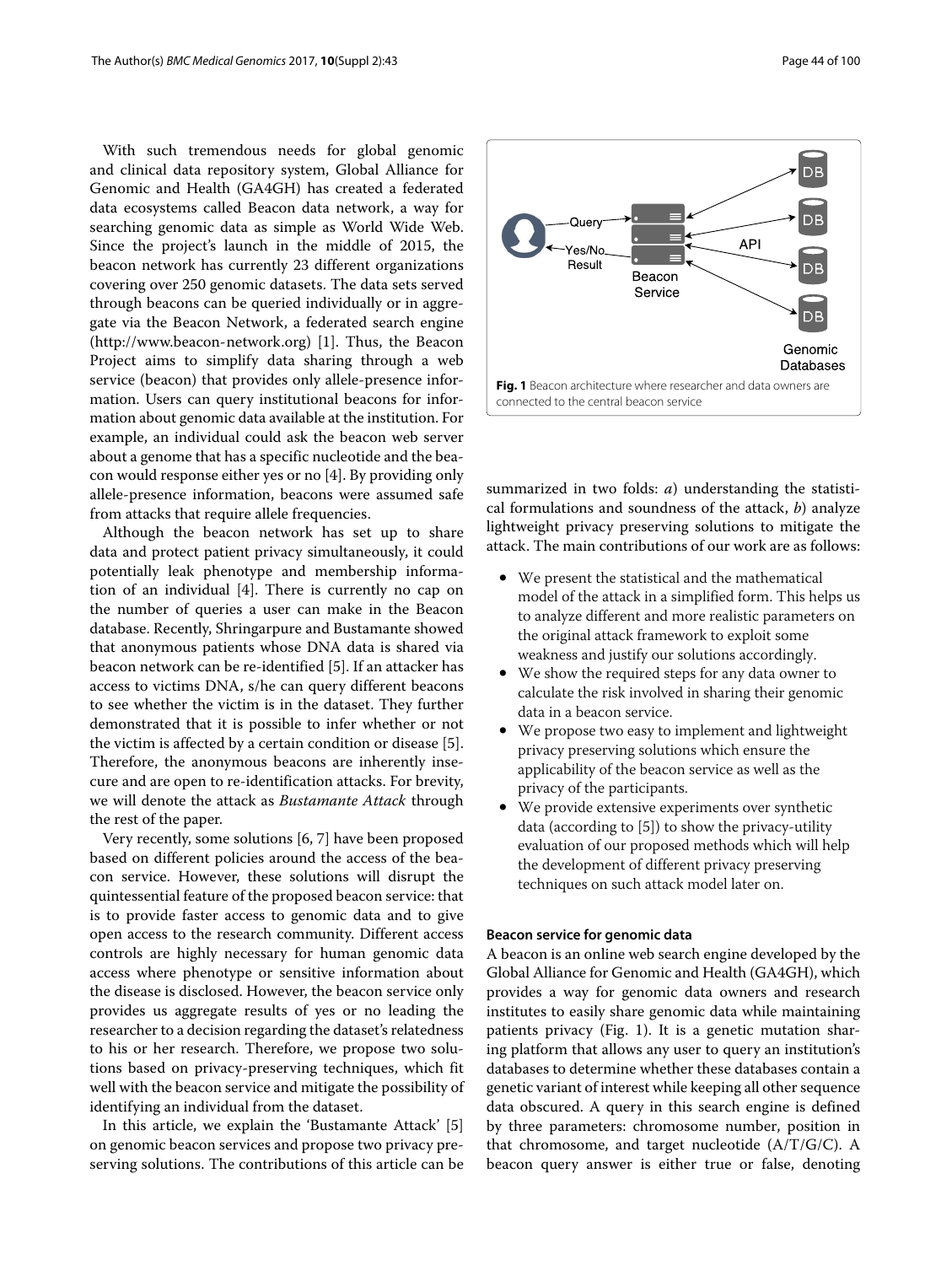the presence of that nucleotide in that specific position and target chromosome. In other words, it will only answer yes/no for the questions like: Do you have any genomes with an 'A/T/G/C' at some position 'Y', on specific chromosome 'Z'. This allows a researcher to target some specific dataset, which is relevant to his or her research. This service also helps a clinician to check whether a mutation found in one of her patients is also present in others without actually having access to their genomes [\[8\]](#page-10-6).

Beacons are easy-to-implement techniques for several large-scale organizations when it comes to sharing genomic data. It also saves researchers a tremendous amount of time for tracking down useful data for their work as well [\[9,](#page-10-7) [10\]](#page-10-8). Unlike large centralized data repositories, a beacon network is distributed across many databases around the world and is virtually connected through software interfaces allowing continuous authorised access. This federated data ecosystem allows each organization to control their legal data within their jurisdiction [\[1\]](#page-10-0). The shared Genomics API in the beacon framework makes it easy to query all at once and ensures that GA4GH team can quickly add new beacons to the network.

#### **Bustamante attack on beacon service**

A recent study done by Shringarpure and Bustamante [\[5\]](#page-10-3), developed a likelihood-ratio test that uses only allele presence information to predict if the genome of an individual is present or not in the beacon database.This study suggested that beacons are susceptible to re-identification attacks and thus can be subjugated to invade genetic privacy. Since a beacon database includes data with known phenotypes information such as cancer, autism or other diseases, this re-identification also potentially disclose phenotype information about an individual whose genomic data is present in the beacon [\[11\]](#page-10-9). Through simulations, they demonstrated that by making just *5000 queries*, it was possible to identify someone and *even their relatives* in a beacon consisting *1000 individuals*. They found that re-identification of an individual is possible even with the sequencing errors and variant-calling differences. They also demonstrated that a beacon constructed with 65 European individuals from the 1000 genome projects, it is possible to detect membership in the beacon with just 250 SNPs [\[5\]](#page-10-3).

In this section, we briefly introduce the Bustamante attack and analyze its statistical methods. The goal of this attack is to know whether a genomic sequence *g* belongs to a specific database with the help of the beacon service. To answer this question they considered two hypothesis:

1. Null hypothesis  $H_0$ : the query individual is not in the beacon service.

2. Alternative hypothesis  $H_1$ : the query individual is in the beacon service.

To determine the correct one, the adversary is allowed to query the beacon service with unlimited amount of queries. The adversary queries specific locations where the query individual has alternative allele to see whether the beacon server also contains an individual with the same allele values. Therefore, the responses of the beacon service are a sequence  $x_1, \ldots, x_n$  of yes or no. If we consider yes and no with '1' and '0' respectively, the the answer sequence, *R* will be a binary vector. For example, if the query individual is in the database, we will get yes (or 1) in each query. However if there are some genome sequencing error, we might get some wrong answers as well. This error is denoted by  $\delta$  and also considered by the attack [\[5\]](#page-10-3).

There is also another considerable case where multiple individual have the same allele in the database. This is why the attacker needs to leverage the likelihood ratio of both the assumptions whether the the user is in the dataset or not. For a database of *N* genome, the log of this likelihood ratio can be computed for the response series *R* regarding the hypotheses  $H_i$  as follows:

$$
L_{H_i}(R) = \sum_{i=1}^{n} x_i \log P(x_i = 1 | H_i) +
$$
  
(1 - x<sub>i</sub>) log P(x<sub>i</sub> = 0|H<sub>i</sub>)

where,  $n$  is the number of queries and  $x_i$  is the result from the beacon.  $x_i = 1$  denotes the query is present in the database which can come either from the target genome or any of the other  $N-1$  genomes.  $x_i$  is only 0 when the query is not present in any of the *N* genomes.

In article [\[5\]](#page-10-3), the authors using some simplifying assumptions proved that if the query individual is in the beacon database,  $R = x_1, \ldots, x_n$  follows a *Binomial*  $(n, 1 - D_N)$  distribution, otherwise *R* has a *Binomial* (*n*, 1−δ*DN*−1) distribution. Therefore, the hypothesis can be rewritten as follows:

- 1. Null hypothesis  $H_0: \theta = \theta_0 = n(1 D_N)$ .
- 2. Alternative hypothesis  $H_1: \theta = \theta_1 = n(1 \delta D_{N-1}).$

Therefore, we have:

<span id="page-2-0"></span>
$$
L_{H_0}(R) = \sum_{i=1}^{n} x_i \log(1 - D_N) + (1 - x_i) \log(D_N) \tag{1}
$$

and for alternative hypothesis,

<span id="page-2-1"></span>
$$
L_{H_1}(R) = \sum_{i=1}^{n} x_i \log(1 - \delta D_{N-1}) + (1 - x_i) \log(\delta D_{N-1})
$$
\n(2)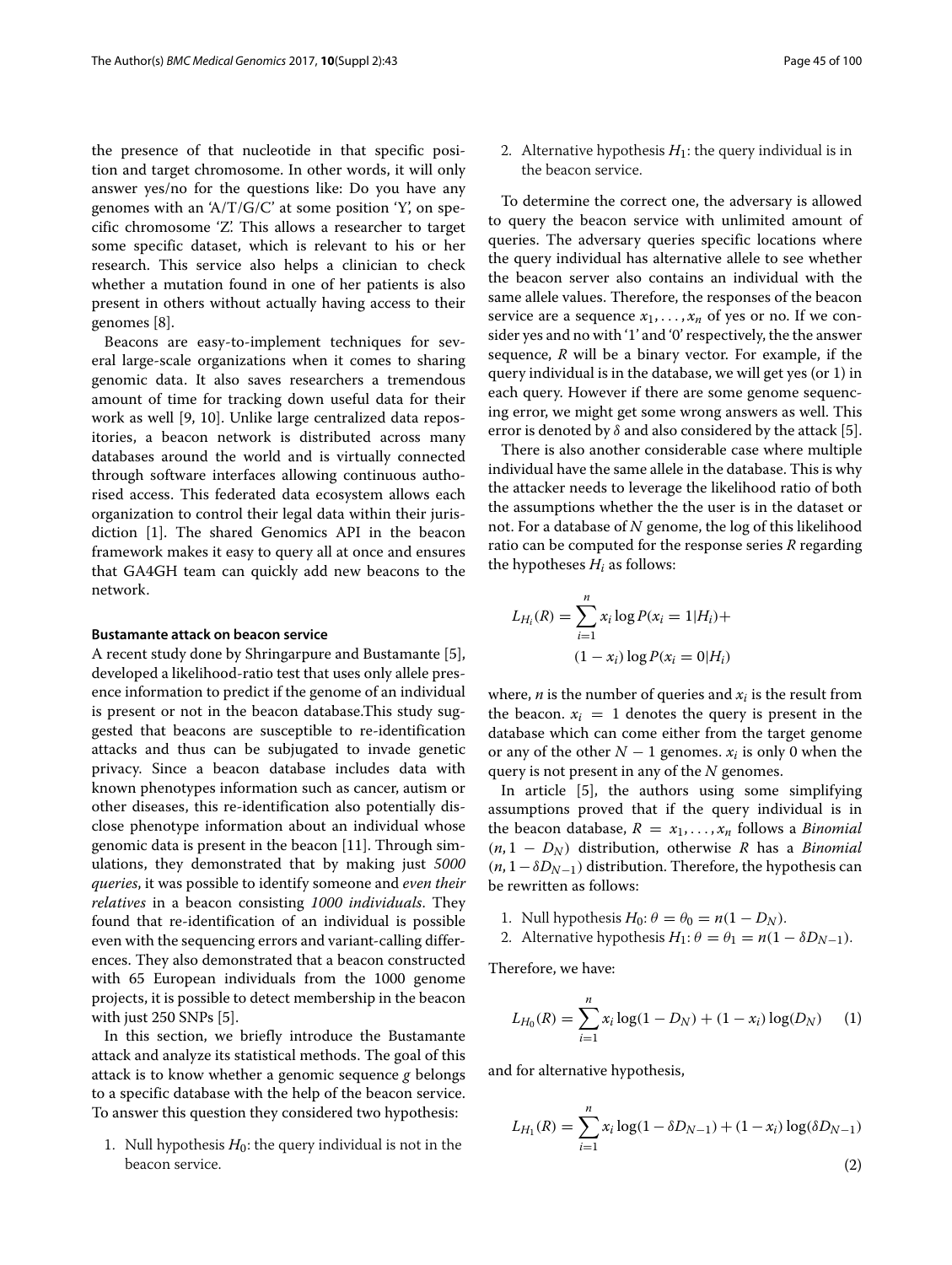where  $D_{N-1}$  is the probability that other  $N-1$  individuals (all individual except the query individual) have not the specified allele in the determined location.

Basically, the  $L_{H_i}(R)$  will maximize if the  $H_i$  hypothesis is correct. Therefore, we compute  $\Lambda = L_{H_0}(R) - L_{H_1}(R)$ and the  $\Lambda$  will declare which hypothesis is true.

The log of the likelihood-ratio statistics can be rewritten from Eqs. [1](#page-2-0) and [2](#page-2-1) as,

$$
\Lambda = L_{H_0}(R) - L_{H_1}(R)
$$
  
=  $n \log \left( \frac{D_N}{\delta D_{N-1}} \right) + \log \left( \frac{\delta D_{N-1} (1 - D_N)}{D_N (1 - \delta D_{N-1})} \right) \sum_{i=1}^n x_i$   
=  $nB + C \sum_{i=1}^n x_i$  (3)

In any distribution, a threshold *t* can be fixed where the null hypothesis will be rejected if  $\Lambda < t$  and accepted otherwise. The attacker need to decide an appropriate threshold for a specific beacon dataset before launching the attack. Suppose a false positive error  $\alpha$  is given. Regarding this value and the beacon statistical properties, the threshold  $t_{\alpha}$  is determined such that  $Pr(\Delta < t_{\alpha}|H_0) = \alpha$ . From Eq. [3,](#page-3-0)

<span id="page-3-1"></span>
$$
Pr\left(nB + C\sum_{i=1}^{n} x_i < t_\alpha | H_0\right) < \alpha
$$
\n
$$
Pr\left(\sum_{i=1}^{n} x_i > \frac{t_\alpha - n}{C} | H_0\right) < \alpha \text{ (C is negative)}
$$
\n
$$
Pr\left(\sum_{i=1}^{n} x_i > t_\alpha' | H_0\right) < \alpha \tag{4}
$$

In the attack instead of calculating  $\Lambda$  and comparing it to the threshold  $t_{\alpha}$ ,  $\sum_{i=1}^{n} x_i$  is computed and compared with  $t'_\alpha$  to make the decision. This threshold  $t'_\alpha$  is used to decide whether the null or the alternative hypothesis is correct. In other words whether the individual is present in the beacon database or not will be dictated by this  $t'_\alpha.$ To calculate this, the adversary sums the responses from the beacon  $x_i$  and retrieves  $\sum x_i$ . The null hypothesis is rejected simply if  $\sum x_i > t'_\alpha$  which leads to a conclusion that the query individual is present in the beacon and the attack is successful.

To calculate the  $D_N$ , the authors assumed that the adversary has an idea about the distribution of the allele frequencies on those query positions. Specifically, alternate allele frequencies, *f* for all SNPs observed in the population are claimed to be distributed as a  $\beta$  distribution according to [\[5\]](#page-10-3). Here,  $f \sim \beta(a', b')$ , where  $a = a' + 1$ and  $b = b' + 1$ , and  $(a', b')$  can be precomputed from the genomic dataset in which the beacon service is running. Thus, the adversary needs  $n \sim N^{a'+1}$  queries to make his or her decision whether the target individual is present in the database. The value  $D<sub>N</sub>$  can be approximated as,

$$
D_N \approx \frac{\Gamma(a+b)}{\Gamma(b)(2N+a+b)^a}
$$
 (5)

To see the details of deriving and proving the above formula see [\[5\]](#page-10-3). We will need this  $t'_\alpha$  and  $D_N$  for further analysis in the upcoming section as these parameters dictate the attack.

# **Methods**

In this section, we provide an analysis of Eqs. [4](#page-3-1) and [5](#page-3-2) to calculate  $t'_\alpha$  before describing our privacy preserving solutions and experimental results. This analysis allows the beacon service providers and data owners to calculate the risk involved while sharing their beacon data.

# **Risk analysis of a beacon service**

<span id="page-3-0"></span>In this section, we evaluated  $t'_\alpha$  in greater depth for analyzing the risk involved for a specific beacon dataset. Given *N* samples and *n* number of queries, this analysis will help us to determine the number of correct answers that can be returned without identifying the victim.

In other words, as  $t'_\alpha$  directly effects the decision boundary of the correctness of null or alternative hypothesis, its better to theoretically ratify its value on a specific setting. We simulated this on some real life human genomic databases like 1000 Genomes Project, SSMP [\[12\]](#page-10-10) and GoNL [\[13\]](#page-10-11) for better understanding.

According to central limit theorem the value  $R_e$  =  $\frac{1}{n} \sum_{i=1}^{n} x_i$  follows normal distribution  $\mathcal{N}\left(1-D_{N},\frac{D_{N}(1-D_{N})}{n}\right)$ .

The threshold  $t'_\alpha$  can then be calculated from Eq. [4](#page-3-1) as follows:

$$
Pr\left(\sum_{i=1}^{n} x_i > t'_\alpha | H_0\right) = \alpha
$$
  
\n
$$
\Rightarrow Pr\left(\frac{1}{n}\sum_{i=1}^{n} x_i > \frac{t'_\alpha}{n} | H_0\right) = \alpha
$$
  
\n
$$
\Rightarrow Pr(R_e > t''_\alpha | H_0) = \alpha
$$

where  $t''_{\alpha} = \frac{t'_{\alpha}}{n}$ . We know that  $R_e$  follows the  $\mathcal{N}\left(1-D_{N}, \frac{D_{N}(1-D_{N})}{n}\right)$  distribution where  $\theta_{0} \, = \, 1-D_{N}$ and variance  $\sigma_0^2 = \frac{D_N(1-D_N)}{n}$ . Therefore,  $\frac{Re-\theta_0}{\sigma_0}$  has standard normal distribution,  $\mathcal{N}(0, 1)$ . Suppose we want to have a  $\alpha = 0.05$  false positive probability then,

$$
Pr\left(\frac{Re - \theta_0}{\sigma_0} > \frac{t''_{\alpha} - \theta_0}{\sigma_0}\right) = 0.05\tag{6}
$$

According to the normal cumulative table and given the fact that  $\frac{Re-\theta_0}{\sigma_0}$  follows standard normal distribution, we have,

$$
\frac{t_{\alpha}^{\prime\prime} - \theta_0}{\sigma_0} = 1.65 \Rightarrow t_{\alpha}^{\prime\prime} = 1.65\sigma_0 + \theta_0
$$

$$
\Rightarrow t_{\alpha}^{\prime} = n(1.65\sigma_0 + \theta_0) = n\left(1.65\frac{\sqrt{D_N(1 - D_N)}}{\sqrt{n}} + \theta_0\right)
$$

<span id="page-3-2"></span>Table [1](#page-4-0) shows the computation of the  $t'_\alpha$  for  $\alpha = 0.05$ in different beacon databases constructed from real life genomic datasets according to [\[5\]](#page-10-3).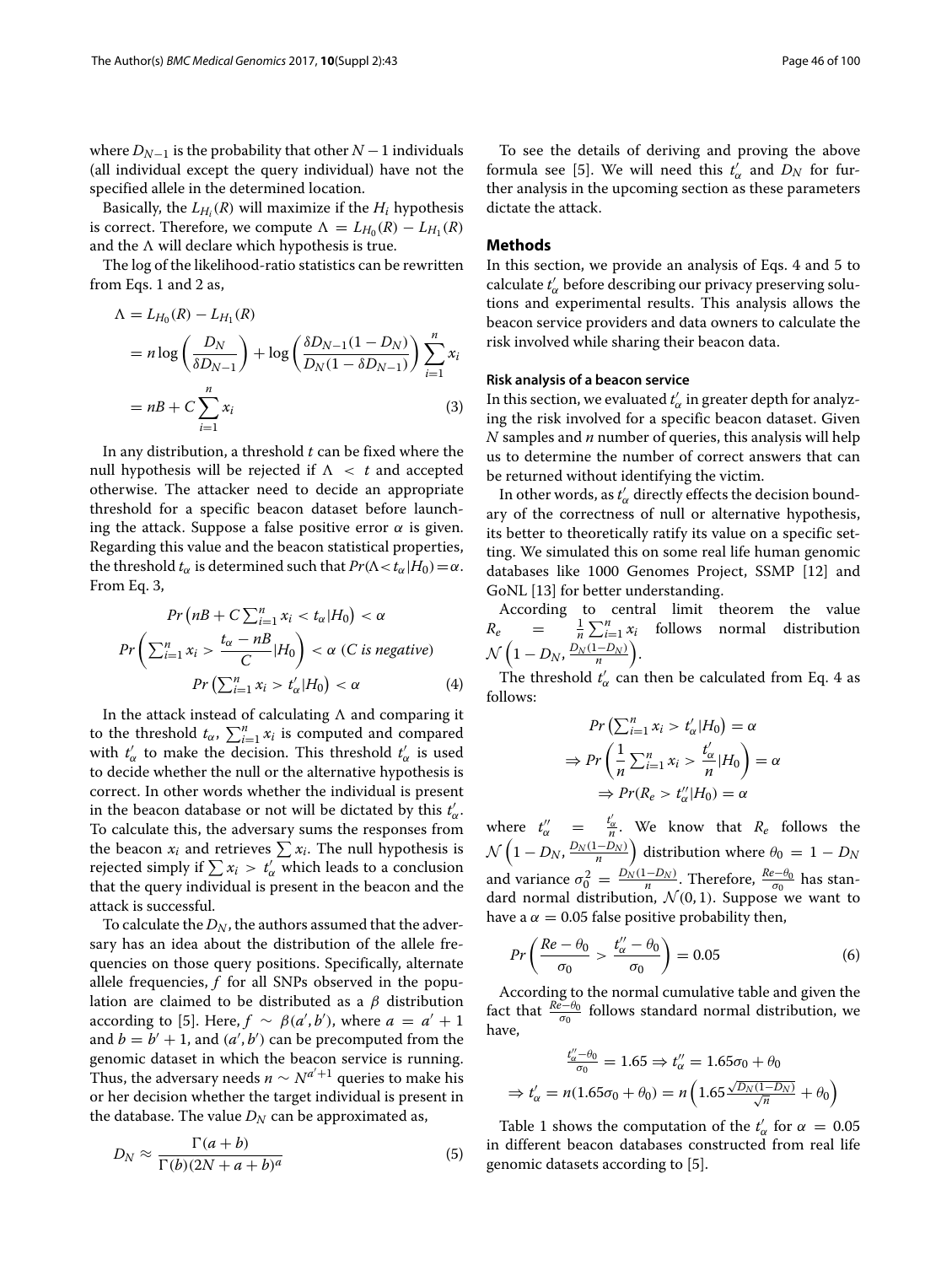<span id="page-4-0"></span>

| Beacon database               | Number of records N |           | b′        | $D_N$                  | ٠α    |
|-------------------------------|---------------------|-----------|-----------|------------------------|-------|
| 1k Genomes Phase 1            | 1092                | 0.0735    | 1.0096    | 0.0005594974767507827  | 1826  |
| 1k Genomes Phase 1 Affymetrix | 1074                | 0.6483    | 1.2876    | 1.5352703647724165e-05 | 99084 |
| GoNL                          | 498                 | 0.1131    | 0.8574    | 0.0009412979457329326  | 1005  |
| SSMP                          | 100                 | 0.1848    | 0.8500    | 0.00403048895537907    | 234   |
| <b>Simulation</b>             | 2000                | 0.1178793 | 1.1188360 | 0.00022374264418961542 | 4900  |

**Table 1** Evaluating the threshold  $t'_{0.05}$  for three different databases with  $\delta = 10^{-3}$  mismatch error

The threshold  $t'_\alpha$  indicates the number of *yes* that an adversary requires to conclude that the query individual is within the dataset. For example in Table [1,](#page-4-0) the experimental results show that for '1k Genomes Phase 1' dataset with 1092 individuals, the adversary needs 1826 *yes* answers of queries to infer that the victim is present in the dataset. Any quantity less than 1826 yes answers (with mismatch rate  $\delta = 10^{-3}$ ) will conclude that the individual is not present.

The relationship between null and alternative hypothesis along with the threshold are showed in Fig. [2.](#page-4-1) In Fig. [2,](#page-4-1) the black and the green lines represent the outputs distributions. If the null hypothesis is true, then the outputs follows black line and the outputs follows the green line if the alternative hypothesis holds. Three other real world datasets were tested and depicted in the Additional file [1.](#page-10-12)

However, regardless of the risk analysis of a specific dataset with the outlined equations, the beacon service still needs privacy preserving mechanisms. The necessity of such methods are amplified due to the fact that these beacons are designed to support thousands of public queries. Though the simplified equations above can enlighten a data owner about the sensitivity of the underlying data, the data owner still needs some methods, which we will present in the next section, to protect the privacy of the individuals.

# **Proposed methods**

In this section, we propose two privacy preserving methods which are similar in nature. However the probability of different outputs from these two methods are different. The methods are:

- 1. Method 1: Eliminating random positions.
- 2. Method 2: Biased randomized response.

Both of these methods introduce inaccurate results to hide the presence of any individual in a beacon web service. Due to this inaccuracy, these methods destroy some utility of the beacon service as the underlying data will be perturbed. Hence, we need to devise methods that

<span id="page-4-1"></span>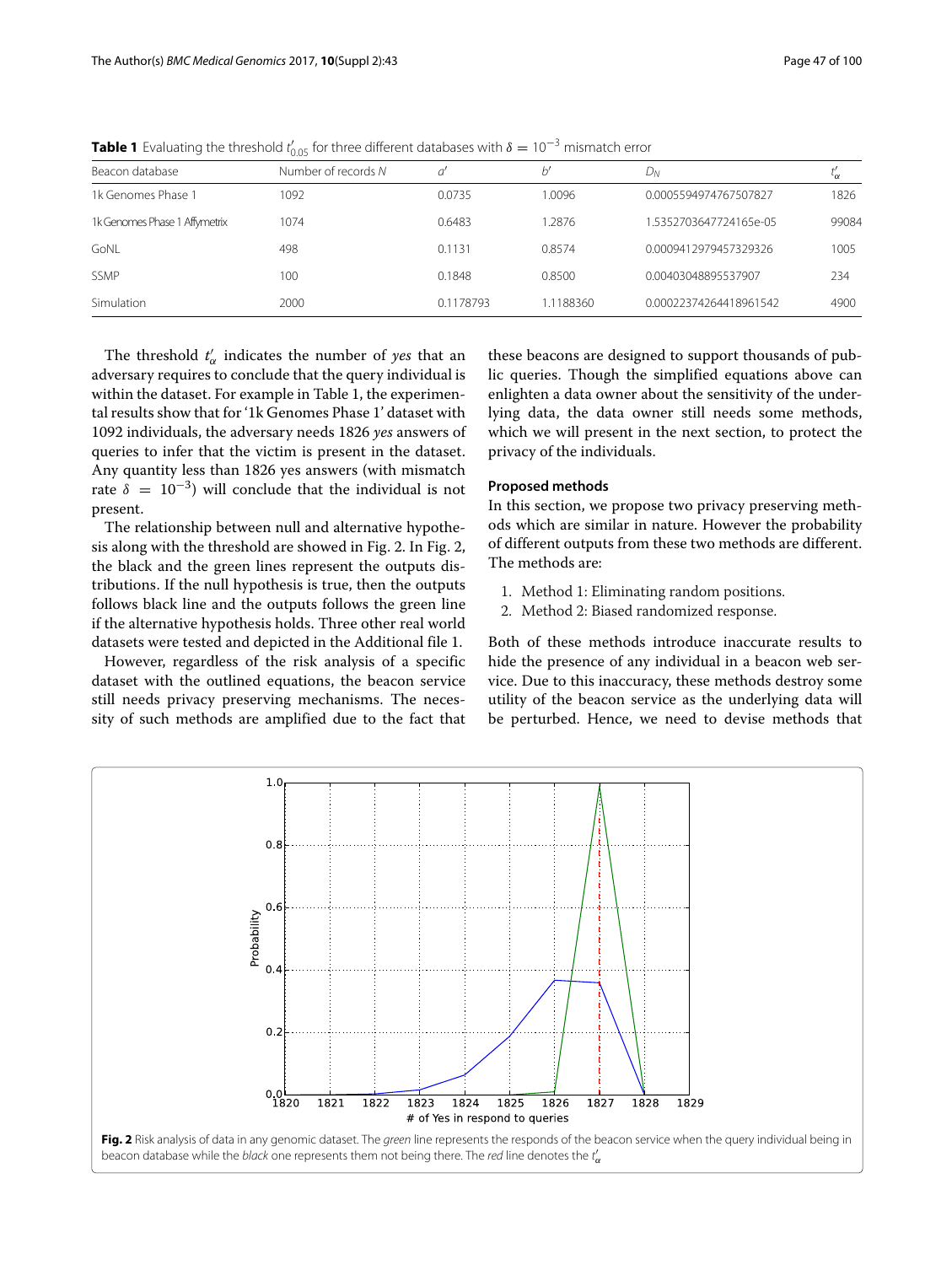give incorrect answers (false positives or negatives) as less as possible. A false positive is answering *yes* when the query result is *no*. Similarly, a false negative is answering *no* when the query result is *yes*. In ["Results"](#page-6-0) section, we experimentally evaluate these two methods in terms of data privacy and utility.

# *Eliminating random positions*

In this method, the data owners apply Algorithm 1 to output their data to the beacon service provider. The output of Algorithm 1 will infuse inaccuracies in the result from the original data with the help of a driving factor *bias*. For example, if data owner has a dataset  $D$  then this method will transform it to a  $\mathcal{D}'$  where there will be some false positives and negatives with respect to bias, *b*.

| <b>Algorithm 1: Eliminating Random Positions</b>                |                 |  |  |  |
|-----------------------------------------------------------------|-----------------|--|--|--|
| Data: query, dataset, bias b                                    |                 |  |  |  |
| <b>Result:</b> Yes/No                                           |                 |  |  |  |
| $random_value \leftarrow RandomValue(0,1);$                     |                 |  |  |  |
| $true\_result \leftarrow \text{CheckPresence}(dataset, query);$ |                 |  |  |  |
| <b>if</b> random_value $\leq b/100$ then                        |                 |  |  |  |
| return true result;                                             |                 |  |  |  |
| else                                                            |                 |  |  |  |
| return ! true_result;                                           | // wrong answer |  |  |  |
|                                                                 |                 |  |  |  |

In Algorithm 1, for higher bias value, we will get higher accuracy and for lower bias value, we will get lower accuracy. For example, if the bias value is 50, we will obtain answers with a probability of 50% false positives and negatives. We further analyzed different bias value for this algorithm in ["Results"](#page-6-0) section.

#### *Biased randomized response*

Randomized response [\[14\]](#page-10-13) was proposed in 1965 by Warner as a statistical tool to remove potential bias and add a probabilistic noise to the answers. For example, data owners transform  $\mathcal{D} \rightarrow \mathcal{D}'$  with respect to certain probability. In the original method, the person who has been asked a private question flips a coin. If it is tail then s/he answers truthfully. Otherwise, for head, s/he flips the coin again and responds truthfully for tail and provides opposite answer for head.

In a beacon service, we incorporated this method as beacon queries are considered private and their answers are in binary (yes or no) form. For example, a typical query inquires about the presence of a major and minor allele in a specific position of a chromosome. Algorithm 2 can transform the raw data according to the randomized response method and this transformed data can be used further to answer queries.

However, answering queries in this fashion will induce some error and the utility of the beacon services will be at question. Thus, we experimented on a biased randomized response where this 1/2 probability is modified for better utility or true results in Algorithm 2.

In Algorithm 2, we changed the dichotomous behaviour of general randomized response with a control variable named bias. Similar to Algorithm 1, a higher bias will give more accurate result and will provide less privacy on the data. We showed the analysis for different bias values in ["Results"](#page-6-0) section.

However, there is a similarity between both the algorithms. Algorithm 1 returns true answer with probability *b* given  $b \in [0, 1]$ , while Algorithm 2 returns true answer with probability  $1 - (1 - b)^2$ . Therefore, Algorithm 2 with bias  $b_2$  will be same as Algorithm 1 having bias  $b_1$  =  $2b_2 - b_2^2$  where  $b_1, b_2 \in [0, 1].$ 

| <b>Algorithm 2:</b> Biased Randomized Response                  |  |  |  |  |
|-----------------------------------------------------------------|--|--|--|--|
| Data: query, dataset, bias b                                    |  |  |  |  |
| <b>Result:</b> Yes/No                                           |  |  |  |  |
| <i>random value</i> $\leftarrow$ RandomValue (0,1);             |  |  |  |  |
| $true\_result \leftarrow \text{CheckPresence}(dataset, query);$ |  |  |  |  |
| <b>if</b> random_value $\leq b/100$ then                        |  |  |  |  |
| return true result;                                             |  |  |  |  |
| else                                                            |  |  |  |  |
| <i>random value</i> $\leftarrow$ RandomValue (0,1);             |  |  |  |  |
| if random_value $\leq b$ then                                   |  |  |  |  |
| return true result;                                             |  |  |  |  |
| else                                                            |  |  |  |  |
| <b>return</b> ! true result; // wrong answer                    |  |  |  |  |
|                                                                 |  |  |  |  |

**Theorem 1** *1 The response from Algorithm* 2 *is*  $\lfloor ln \left( \frac{1}{(1 - b)^2} - 1 \right) \rfloor$  differentially private.

*Proof* Lets fix a respondent and a randomized device (i.e., coin flip) with bias  $b$  and range  $[0, 1]$ . For a 'Yes' answer from this respondent, we get

$$
P(Response = Yes | Truth = Yes) = b + (1 - b)b
$$

$$
P(Response = Yes | Truth = No) = (1 - b)2
$$

Thus for 'Yes' answer we have,

$$
\frac{P(Response = Yes | Truth = Yes)}{P(Response = Yes | Truth = No)} = \frac{b + (1 - b)b}{(1 - b)^2}
$$

$$
= \frac{1 - (1 - b)^2}{(1 - b)^2} = \frac{1}{(1 - b)^2} - 1
$$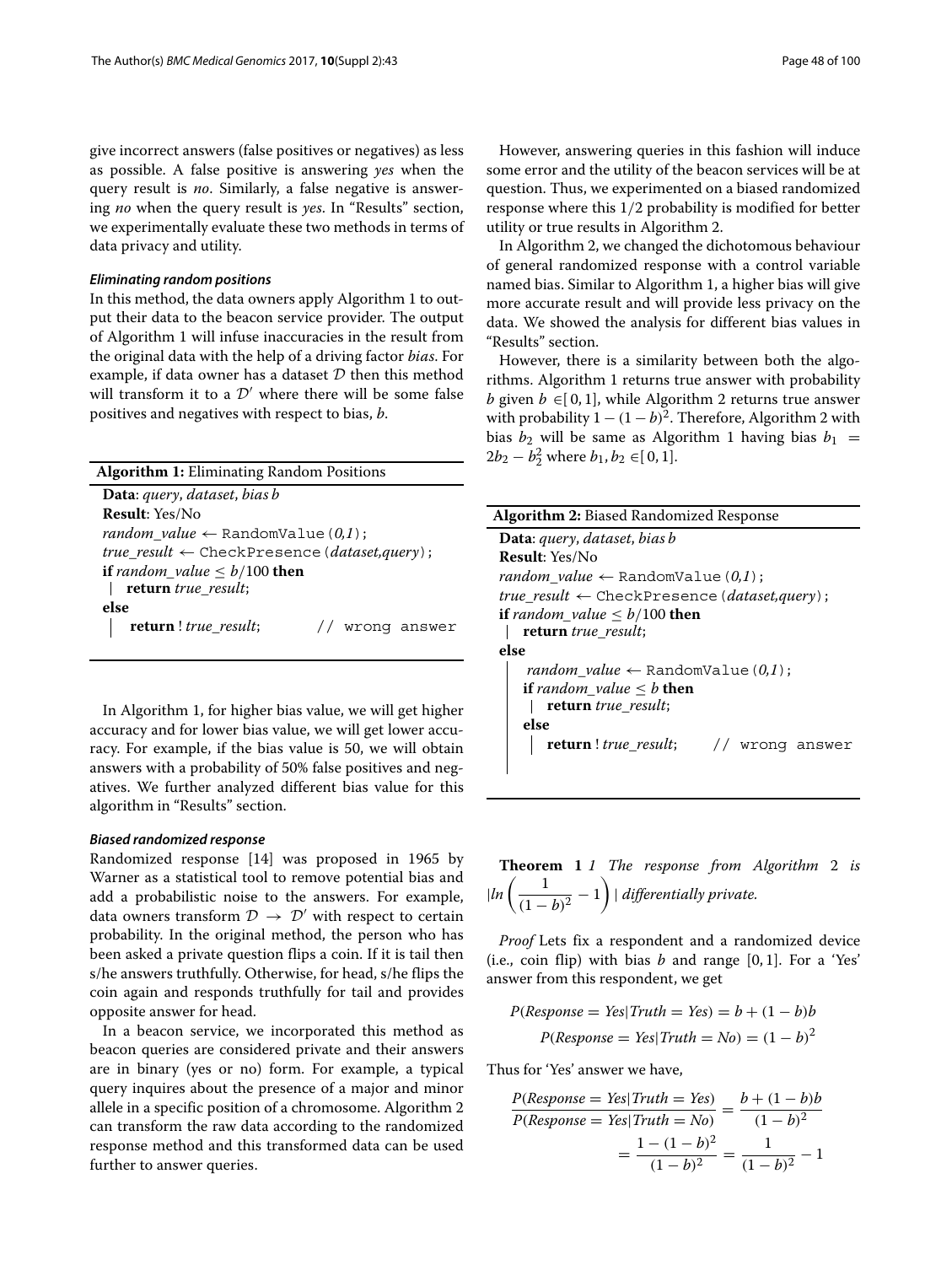Similarly for a 'No' answer we have,

$$
\frac{P(Response = No|Truth = No)}{P(Response = No|Truth = Yes)} = \frac{1}{(1-b)^2} - 1
$$

Since, both the probabilities are bounded by  $\frac{1}{(1-b)^2} - 1$ , Algorithm 2 satisfies  $|ln\left(\frac{1}{(1-b)^2} - 1\right)|$  differentially privacy.

For example, if the randomized device is a regular coin then we have bias  $b = \frac{1}{2}$  in range [0, 1]. Thus the mechanism would be  $|ln\left(\frac{1}{(1-\frac{1}{2})^2}-1\right)| = |ln(3)|$  differentially private [\[15\]](#page-10-14).

# <span id="page-6-0"></span>**Results**

In this section, we evaluated both the methods according to the proposed attack [\[5\]](#page-10-3). We used similar experimental setup according to the original paper to directly benchmark our solution to the attack scenario. We also changed some of their population size and other parameters in order to do further analysis.

# **Original results**

The original simulation [\[5\]](#page-10-3) were experimented on a sample of 1000 individuals containing 500,000 SNPs which we doubled to 1,000,000 SNPs. Alternate allele frequencies of these SNPs were sampled from binomial distribution for a standard neutral model under the assumption of a population size of 20,000 individuals. Then the query beacon was constructed having 1000 individuals (from 20,000). We also considered higher beacon size with 1200, 1500, 2000 individuals. Then the log likelihood ratio tests (LRT) to confirm the hypothesis were done assuming,

- 400 individuals from the beacon.
- 400 individuals not from the beacon.

The comparison between both setups are also shown in Table [2.](#page-6-1)

The outcome of the attack in our setting is depicted in Fig. [3](#page-7-0) where the power of the log-likelihood ratio tests (LRT) are on *Y* axis while the *X* axis shows the number of SNPs queried by any adversary. The figure demonstrates that the proposed attack has more than 95% power to detect whether an individual is present in the beacon of

<span id="page-6-1"></span>**Table 2** Parameter consideration in our experiment and the original paper [\[5\]](#page-10-3) (1k=1000)

| Parameter name  | Original paper [5] | Our setup          |
|-----------------|--------------------|--------------------|
| Population size | 10k                | 20k                |
| SNPs considered | 500k               | 1,000k             |
| Beacon size     | 1k                 | 1k, 1.2k, 1.5k, 2k |

1000 individuals with just 5000 SNP queries. This result also supports the claim of the original paper [\[5\]](#page-10-3).

As Eq. [5](#page-3-2) shows the dependency between the LRT outputs and the beacon size (number of individuals, *N*), we further analyzed the attack for a different number of *N*. We show the power of the attack for different beacon size  $N = \{1000, 1500, 2000\}$  in Fig. [4.](#page-7-1)

In the Additional file [1,](#page-10-12) we include the analysis for different genome sequencing error rate and re-identifying the relatives of those 400 individuals. For example, the relatedness  $(\phi)$  can be defined as twins, parent-offspring, siblings, cousins etc., where  $\phi = \{1, 0.5, 0.25, 0.125\}$ . As twins share the same genomic sequence, the LRT tests should be similar and conclusive after 5000 queries.

# **Our results**

According to the test framework, we evaluated our proposed methods. We employed our privacy preserving mechanisms to perturb the original answer and then evaluated the performance of our techniques.

Figures [5](#page-8-0) and [6,](#page-8-1) show the results of Algorithm 1 and 2. As expected from the privacy-utility relation, we see that more accurate answer results in less privacy as the LRT powers keep rising for bias 90 (90% accuracy) after 300,000 queries. That is even with only 10% errors, the adversary needs more than 300,000 queries to determine the presence of an individual in the beacon database.

# **Accuracy analysis**

As mentioned previously, there is a need for a method which will induce errors to provide the privacy of the individuals' present in a beacon service. Both of our methods add random errors to the beacon database where these errors can be defined as false positives and negatives. In this context, *false positives* are those where the beacon service answered yes regardless of the fact that there was no existence of that data. *False negatives* are those where the beacon answered false to a true answer. Accuracy is defined as,

$$
accuracy = \frac{N_{TP} + N_{TN}}{N_{TP} + N_{TN} + N_{FP} + N_{FN}}
$$

Figure [7](#page-9-0) shows the calculation of the accuracy for both of our methods. It is clear from the figure that both methods with a higher bias provide more accurate result. This allows the corresponding data owner to decide the amount of utility they want to provide with respect to the privacy of the individuals.

We also show multiple levels of privacy achieved for different accuracy of the beacon data. Figure [8](#page-9-1) shows the different LRT powers for different accuracy of the data in 300,000 queries. As higher LRT powers defines better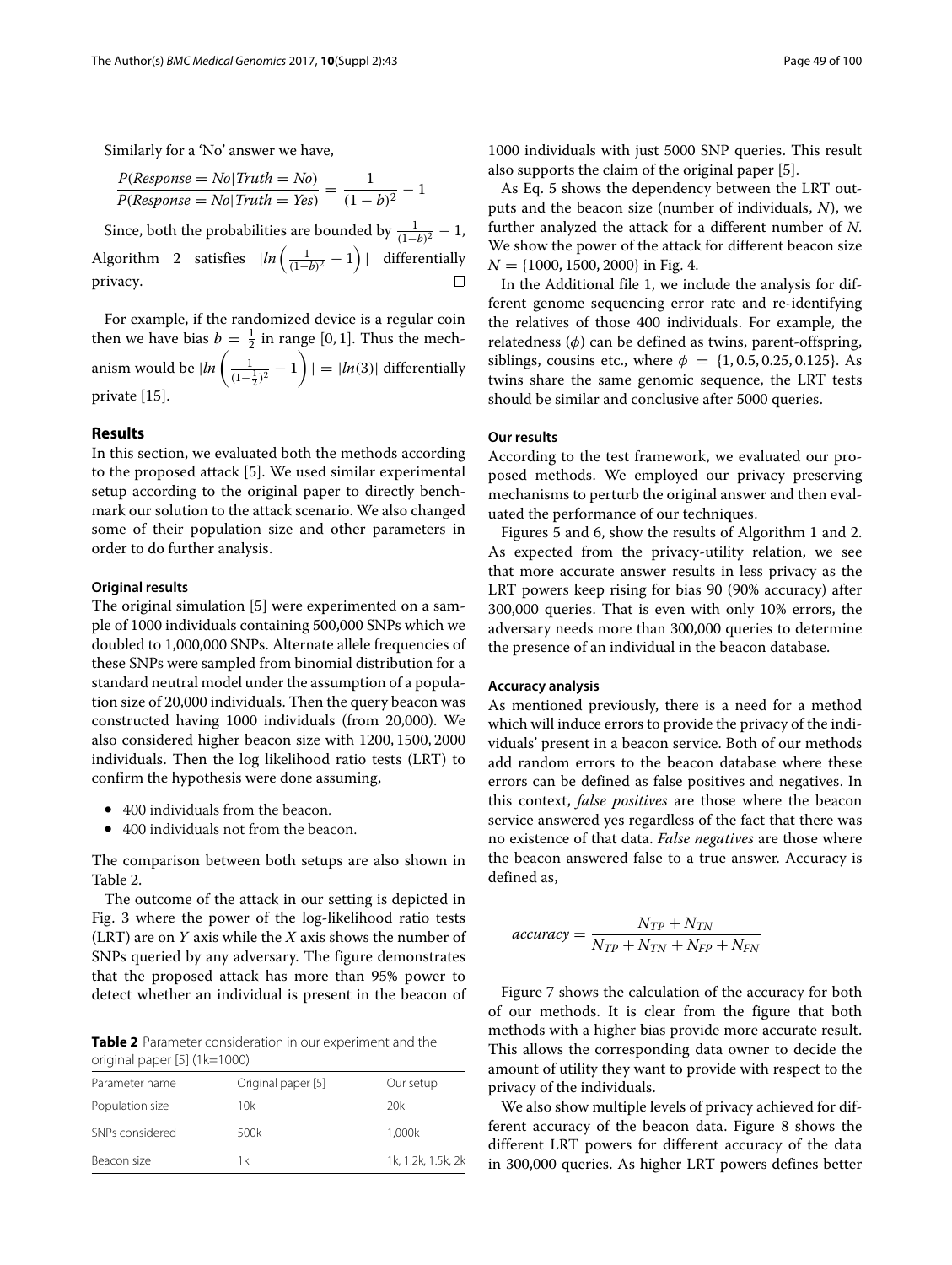

<span id="page-7-0"></span>assumptions from the adversary, we can model it as the privacy loss where utility can be defined as the accuracy aforementioned. It is noteworthy that, higher utility results in higher privacy loss as we can see with 98% accuracy we have LRT power as 1 where 75% accuracy has 0.22.

# **Different bias on tiered access control**

One clear indication from GA4GH and the research community on this privacy issue of genomic beacon service is implementing an access control over this sensitive information [\[1,](#page-10-0) [7\]](#page-10-5). Multiple layers of access control have been proposed where a different level of users will have different privileges over the beacon service. This kind of hierarchy in accessing a service is often named as 'tiered access control'. The applicability of this model in beacon service is already proposed in a recent study [\[6\]](#page-10-4).



In this section, we discuss few issues regarding the original attack and the applicability of our solutions.

<span id="page-7-1"></span>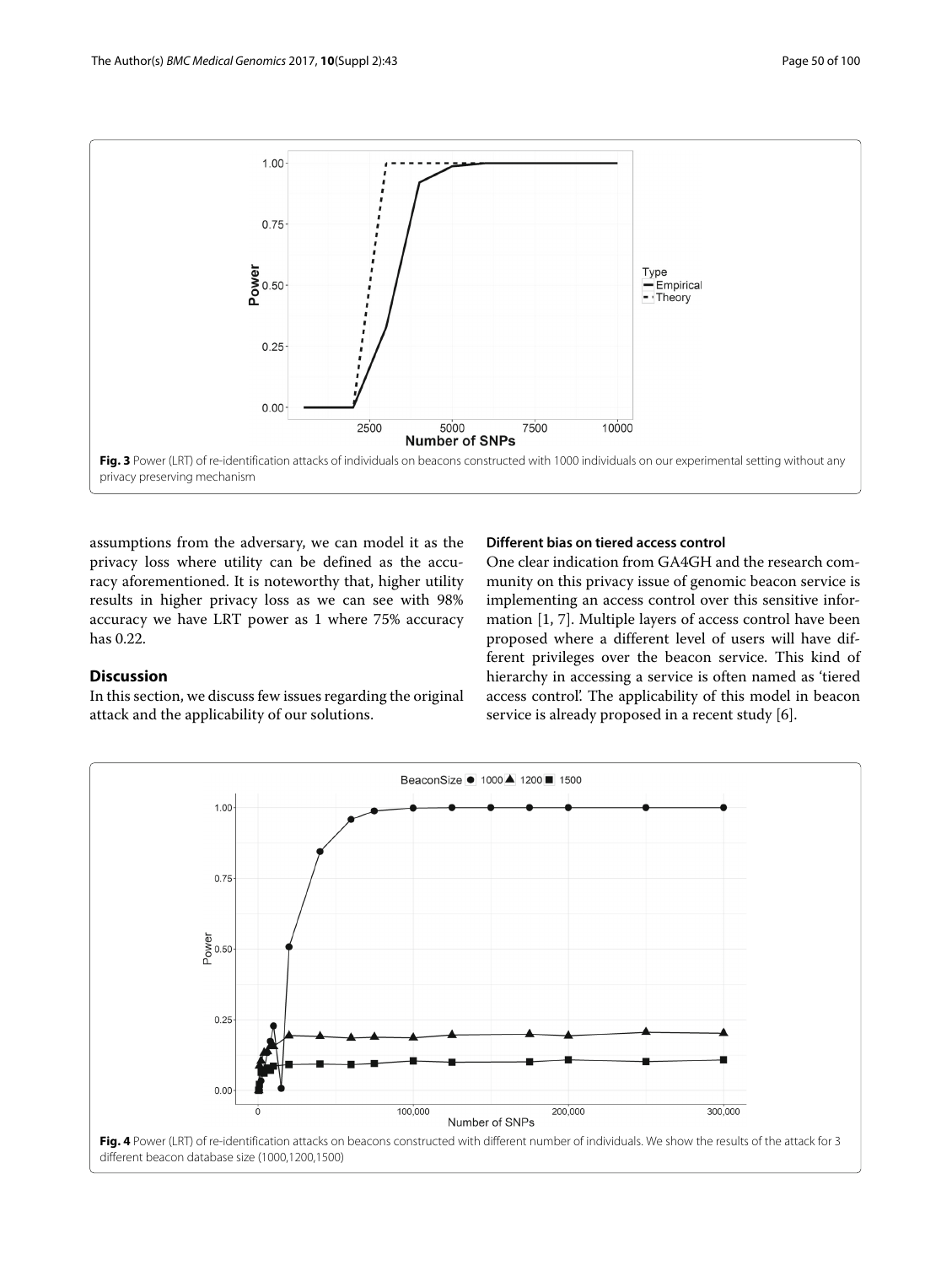

<span id="page-8-0"></span>Our solution methods fit the tiered access control as we have different levels of privacy guarantee for different bias value. Higher bias leading to higher accuracy might be granted to a more trusted user where a public user might only get the lowest utility with high privacy over the beacon data. This will ensure the utility that the beacon promises while not revealing the presence of an individual.

# **Statistical inference attack**

There are two different ways we can incorporate our methods on a beacon service. First, by using them while answering queries in real time and secondly, using them to preprocess the database beforehand to answer queries. In our analysis, we use the algorithms to preprocess the database due to the statistical inference attack. If we use

<span id="page-8-1"></span>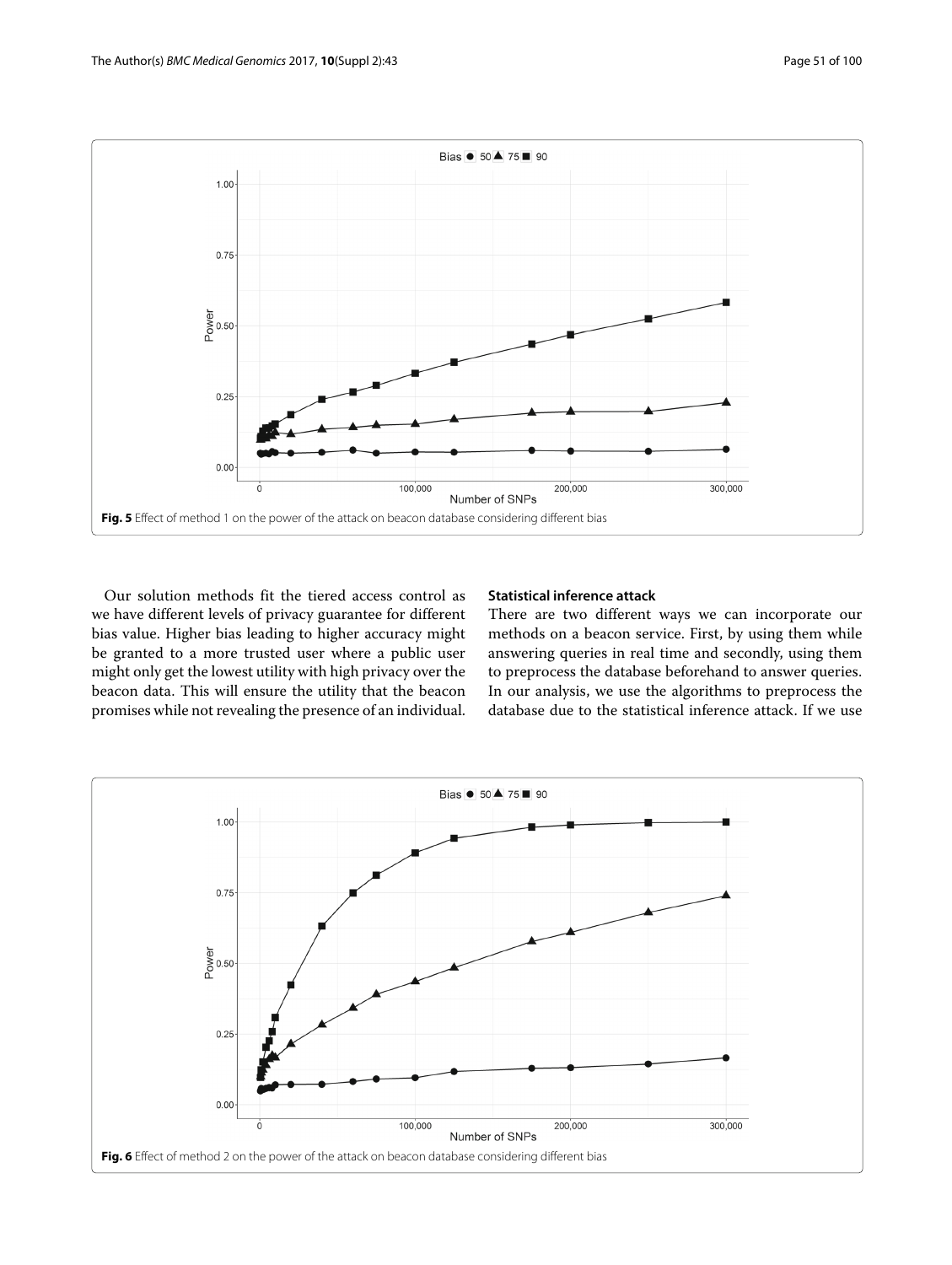

<span id="page-9-0"></span>the algorithms in real time, then an adversary might average the outputs of a specific query and obtain the original output.

#### **Different allele frequency assumptions**

The original attack scenario assumes that the allele frequency of the dataset follows a beta distribution [\[5\]](#page-10-3). However, in real life, an adversary can find the specific allele frequency of any position from a public database. This enables the adversary to launch more powerful attacks against the beacon service. It is noteworthy that iDASH 2016 competition [\[16\]](#page-10-15) presented the problem under this formulation [\[17,](#page-10-16) [18\]](#page-10-17).

However, in this paper we also assume that the adversary has limited background knowledge and s/he does not have access to specific frequencies of each position. More rigorous privacy guarantee like *differential privacy* [\[15\]](#page-10-14) can be provided against a stronger adversary.

# **Related work**

Genomic privacy has recently gained significant concern among the general public and research community.

<span id="page-9-1"></span>

De-identification is a common practice in research and clinical practice to protect genomic privacy and confidentiality of the participants. Normally, privacy is achieved by anonymizing a person's identity while sharing genomic related data. Since the de-identified genomic data are typically published with additional metadata and anonymized quasi-identifiers information, these pieces of information can be used to re-identify an unknown genome and thus disclosing the identity of the participant. Significant research has been done so far in this area. Below are some of the recent works related to re-identification attacks in genomic and health-related data.

In the recent study, Sweeney et al. [\[19\]](#page-11-0) showed that participants in the Personal Genome Project (PGP) can be easily identified based on their demographics without even using any genomic information. They also stressed that 84 to 97% of the participants are correctly identified by linking the demographics to publicly available records such voter list and the name hidden in the attached documents.

Gymrek et al. [\[20\]](#page-11-1), showed that a person's identity can be exposed via surname inference by profiling short tandem repeat on the Y-chromosome and querying recreational genomic genealogy databases. In their study, they showed that by scanning two largest Y-chromosome genealogical websites, 10–14% US white male individuals are subject to surname inference attack. Moreover, when the attacker gains access to that target DNA sample, they can simply search available genomic databases with sensitive attributes (e.g., drug abuse). Hence, the person's identity with attributes can be easily found.

In recent study [\[21\]](#page-11-2), Gitschier showed that a surname of an individual participating in HapMap database can be inferred by the combination of information from genealogical registries and a haplotype analysis of the Ychromosome collected for the HapMap Project. In [\[22\]](#page-11-3), the authors presented an attack that involves the association of DNA sequences to personal names, through diagnosis codes.

Zhou et al. [\[23\]](#page-11-4) studied the privacy risks of releasing aggregate genomic data and showed that individuals participating in such research study can be easily identified and for some cases, their DNA sequences can be fully recovered. They have proposed a risk-scale system to classify aggregate data and a guide for their release.

Homer et al. [\[24\]](#page-11-5) proved it is possible to detect the presence of an individual in a complex genomic DNA mixture even when the mixture contains only trace quantities of his or her DNA.They showed that an individual participating publicly released Genome Wide Association Study (GWAS) can be easily identified by his/her known genotypes and analysing the allele frequencies of a large number of SNPs.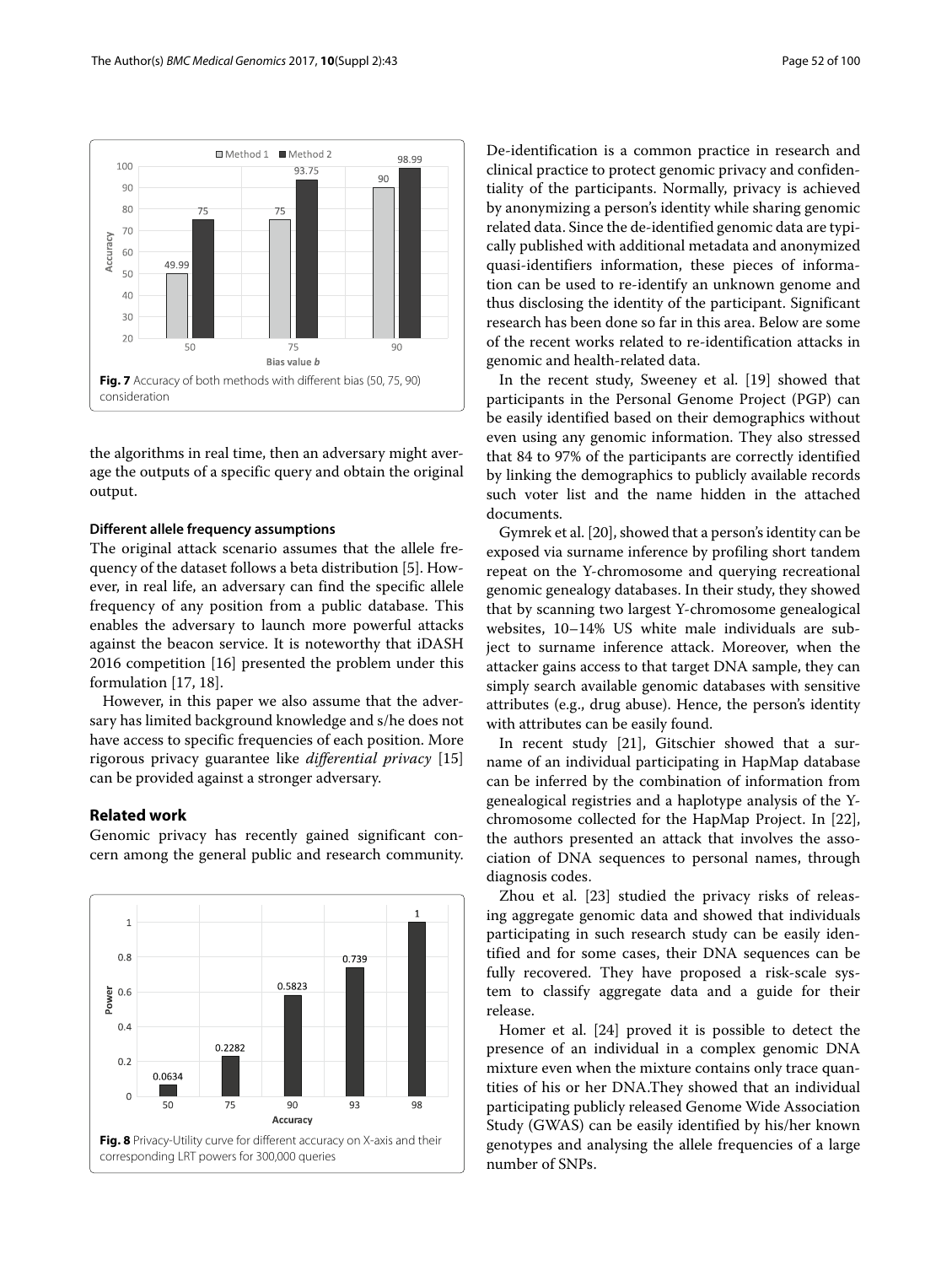Wang et al. [\[25\]](#page-11-6) showed a higher risk that individuals can actually be identified from a relatively small set of statistics such as those routinely published in GWAS papers. Their first attack is the extension of homer's attack and showed that the presence of an individual in the case group can be determined based upon the pairwise correlation among as few as a couple of hundred SNPs. The second attack can lead to a complete disclosure of hundreds of the participants' SNPs, by analyzing the information derived from the published statistics.

In another study, Malin and Sweeney in [\[26\]](#page-11-7) introduced re-Identification of Data in Trails (REIDIT) algorithms which link individuals genomic data to the publicly available records. They showed that it is possible to identify a person by looking at the unique features in patientlocation visit in a distributed healthcare environment.

Other than these, there are multiple surveys available which summarizes and demonstrates some other attacks [\[27,](#page-11-8) [28\]](#page-11-9).

# **Conclusion**

Bustamante attack on beacon service presents a privacy problem of sharing genomic data publicly and demonstrates the need for further research to achieve genomic data privacy. In this paper, we analyzed Bustamante attack and provided a method to calculate the risk involved in sharing the genomic data. We proposed two simple privacy preserving solutions: eliminating random positions and biased randomized response. Our lightweight privacy preserving solutions ensure a good trade-off between data privacy and utility. Experimental results demonstrate that given higher bias, both the methods are able to provide high data utility.

# **Additional file**

<span id="page-10-12"></span>**[Additional file 1:](http://dx.doi.org/10.1186/s12920-017-0278-x)** Contains further analysis on the attack and the solution mechanisms. (PDF 334 kb)

#### **Acknowledgements**

The iDash competition 2016 evaluation team for Track 1 greatly helped in evaluating and benchmarking the solution. We also thank the reviewers for their insightful comments.

#### **Funding**

The publication was funded by the NSERC Discovery Grants (RGPIN-2015-04147) and University of Manitoba Startup Grant.

#### **Availability of data and materials**

Our implementations are readily available on github [\[29\]](#page-11-10) which was pipelined in the original attack simulation [\[5\]](#page-10-3).

#### **Authors' contributions**

MMA came up with experiments and detailed analysis of the techniques. RG provided the statistical interpretation of the original attack and helped in the drafts. MW and NM provided written drafts, detailed edits and assisted in analyzing and interpreting the methods. All authors have given approval for the final version of the manuscript.

#### **Competing interests**

The authors declare that they have no competing interests.

#### **Consent for publication**

Not applicable.

# **Ethics approval and consent to participate**

Not applicable.

#### **About this supplement**

This article has been published as part of BMC Medical Genomics Volume 10 Supplement 2, 2017: Proceedings of the 5th iDASH Privacy and Security Workshop 2016. The full contents of the supplement are available online at [https://bmcmedgenomics.biomedcentral.com/articles/supplements/volume-](https://bmcmedgenomics.biomedcentral.com/articles/supplements/volume-10-supplement-2)[10-supplement-2.](https://bmcmedgenomics.biomedcentral.com/articles/supplements/volume-10-supplement-2)

# **Publisher's Note**

Springer Nature remains neutral with regard to jurisdictional claims in published maps and institutional affiliations.

#### **Author details**

<sup>1</sup> Department of Computer Science, University of Manitoba, Winnipeg, Canada. 2Department of Mathematics, Faculty of Sciences, Bu-Ali Sina University, Hamedan, Iran.

#### Published: 26 July 2017

#### **References**

- <span id="page-10-0"></span>1. GA4GH. A federated ecosystem for sharing genomic, clinical data. Science. 2016;352(6291):1278–80.
- 2. Krol A. Beacon Projects Cracks the Door for Genomic Data Sharing. 2015. [http://goo.gl/3fo1VU.](http://goo.gl/3fo1VU) Accessed 15 Aug 2016.
- <span id="page-10-1"></span>Al Aziz MM, Hasan MZ, Mohammed N, Alhadidi D. Secure and efficient multiparty computation on genomic data. In: Proceedings of the 20th International Database Engineering & Applications Symposium. Montreal: ACM; 2016. p. 278–83.
- <span id="page-10-2"></span>4. Privacy Risks in Genome Sharing Network. 2015. [http://goo.gl/rQqHkz.](http://goo.gl/rQqHkz) Accessed 19 Aug 2016.
- <span id="page-10-3"></span>5. Shringarpure SS, Bustamante CD. Privacy risks from genomic data-sharing beacons. Am J Hum Genet. 2015;97(5):631–46.
- <span id="page-10-4"></span>6. Dyke SO, Dove ES, Knoppers BM. Sharing health-related data: a privacy test? NPJ Genomic Med. 2016;1:16024.
- <span id="page-10-5"></span>7. Beacon Project Mitigates Privacy Risks While Maximizing Value of Responsible Data Sharing. 2015. [http://goo.gl/1Uy0d1.](http://goo.gl/1Uy0d1) Accessed 1 Nov 2016.
- <span id="page-10-6"></span>8. Williams R. Toward Protecting Participants Privacy. 2015. [http://goo.gl/](http://goo.gl/vwk7ok) [vwk7ok.](http://goo.gl/vwk7ok) Accessed 20 Aug 2016.
- <span id="page-10-7"></span>9. Beacon Network. 2015. [https://www.beacon-network.org/#/about.](https://www.beacon-network.org/#/about) Accessed 14 Aug 2016.
- <span id="page-10-8"></span>10. Beacon FAQs. 2015. [https://genomicsandhealth.org/files/public/Beacon-](https://genomicsandhealth.org/files/public/Beacon-FAQ.pdf)[FAQ.pdf.](https://genomicsandhealth.org/files/public/Beacon-FAQ.pdf) Accessed 14 Aug 2016.
- <span id="page-10-9"></span>11. Shi X, Wu X. An overview of human genetic privacy. Ann N Y Acad Sci. 2017;1387(1):61–72.
- <span id="page-10-10"></span>12. Wong LP, Ong RT-H, Poh WT, Liu X, Chen P, Li R, Lam KK-Y, Pillai NE, Sim KS, Xu H, et al. Deep whole-genome sequencing of 100 southeast asian malays. Am J Hum Genet. 2013;92(1):52–66.
- <span id="page-10-11"></span>13. of the Netherlands Consortium TG. Whole-genome sequence variation, population structure and demographic history of the dutch population. Nat Genet. 2014;46(8):818–25.
- <span id="page-10-13"></span>14. Warner SL. Randomized response: A survey technique for eliminating evasive answer bias. J Am Stat Assoc. 1965;60(309):63–9.
- <span id="page-10-14"></span>15. Dwork C, Roth A, et al. The algorithmic foundations of differential privacy. Found Trends Theor Comput Sci. 2014;9(3-4):211–407.
- <span id="page-10-15"></span>16. iDASH Privacy & security workshop 2016. [http://www.humangenome](http://www.humangenomeprivacy.org/2016/competition-tasks.html) [privacy.org/2016/competition-tasks.html.](http://www.humangenomeprivacy.org/2016/competition-tasks.html) Accessed 23 Dec 2016.
- <span id="page-10-16"></span>17. Raisaro JL, Tramer F, Ji Z, Bu D, Zhao Y, Carey K, Lloyd D, Sofia H, Baker D, Flicek P, et al. Addressing beacon re-identification attacks: Quantification and mitigation of privacy risks. Technical report. 2016.
- <span id="page-10-17"></span>18. Genomic Beacon Privacy IDASH. 2016. [https://github.com/mominbuet/](https://github.com/mominbuet/GenomicBeaconPrivacyIDASH) [GenomicBeaconPrivacyIDASH.](https://github.com/mominbuet/GenomicBeaconPrivacyIDASH) Accessed 14 Jan 2017.